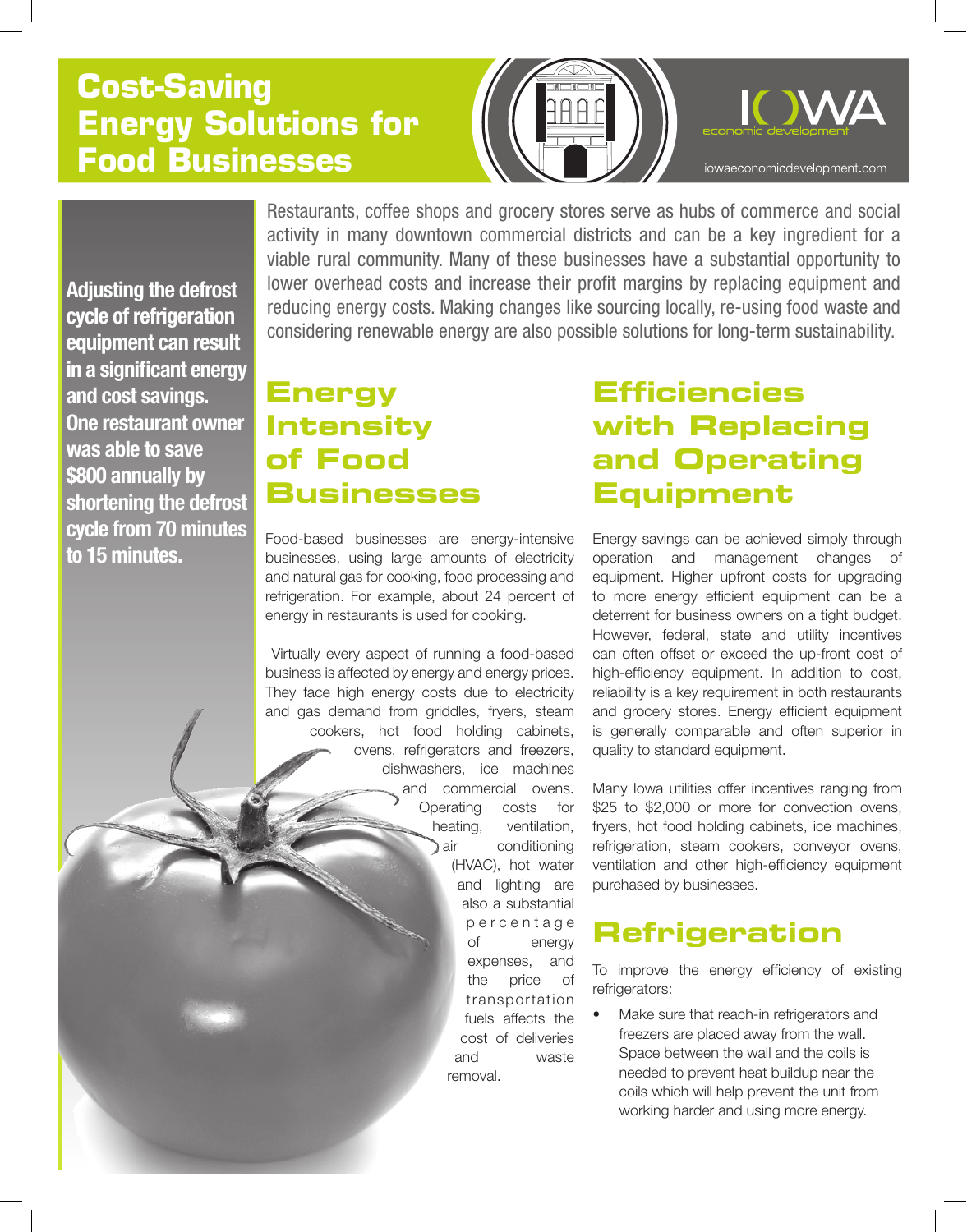- Minimize defrost frequency and length. Most food-based business need to defrost no more than 15 minutes, four times daily.
- Replace strip curtains. Strip curtains alone can reduce outside air infiltration by 75 percent.
- Periodically clean the condenser and evaporative coils on refrigerators and freezers. Dust often builds up on the coils, blocks air flow across the coils, and reduces refrigeration efficiency.

## **Oven and Griddle**

Many food-based businesses regularly use griddles and ovens to cook. To reduce energy costs:

- Reduce idle time. Cutting idle time by three hours per day can reduce operating costs by \$250 annually.
- Cook with the oven fully loaded whenever possible and select an energy efficient model to save up to 50 percent on operating costs.

## **Commercial Dishwashers**

Dishwashers are expensive to operate due to their energy and water requirements. To reduce operating costs:

- Run fully loaded dish racks. Running full racks and reducing the number of wash cycles can save hundreds of dollars annually.
- Check rinse pressure. If the pressure gauge is showing more than 25 psi, the machine is probably using more water than necessary. Most dishwashers require only 20 psi.
- Use conveyor-style dishwashers in auto mode. Doing so saves electricity by running the conveyor motor only when needed.

## **Lighting**

Lighting can be replaced with more efficient lamps. Examples of replacements:

Change incandescent lights to compact fluorescent bulbs (CFLs). CFLs give off less heat than incandescent lighting, reducing the amount of energy required by box coolers and air conditioning equipment.

- Replace inefficient tubular fluorescents for substantial savings. T-12 fluorescent lighting and magnetic ballasts should be replaced with T-8 or T-5 lamps with an electronic ballast for greater efficiency.
- Replace conventional exit signs with LED signs. A typical exit sign with two 20-watt incandescent bulbs can cost substantially more to operate than the electricity required by an LED exit sign. Incandescent bulbs have to be replaced, on average, almost two times per year.

# **Heating, Ventilation and Air Conditioning (HVAC)**

Energy costs for heating, ventilating and cooling food-based businesses can be a substantial opportunity to reduce costs and increase profit margins:

- Most ventilation controls use a manual on/off switch that operates the fans at either 100% speed or not at all. These inefficient ventilation controls can be replaced with demand ventilation controls that automatically vary fan speed based on cooking load and/or time of day. These systems provide only the amount of ventilation needed at any given time and can cut energy costs in half.
- Clean and maintain equipment. Dirty air filters and heat transfer coils can reduce the efficiency of HVAC equipment.
- Install energy efficiency controls. Programmable thermostats and energy management systems can substantially reduce energy costs.
- Use circulation fans as an alternative to air conditioning. Use of efficient circulation fans can allow food-based businesses to reduce energy costs by four to five percent for every degree the thermostat is set back.
- Replace old heating and cooling equipment with properly sized high-efficiency equipment.

**Cook with the oven fully loaded whenever possible and select an energy efficient model to save up to 50 percent on operating costs.**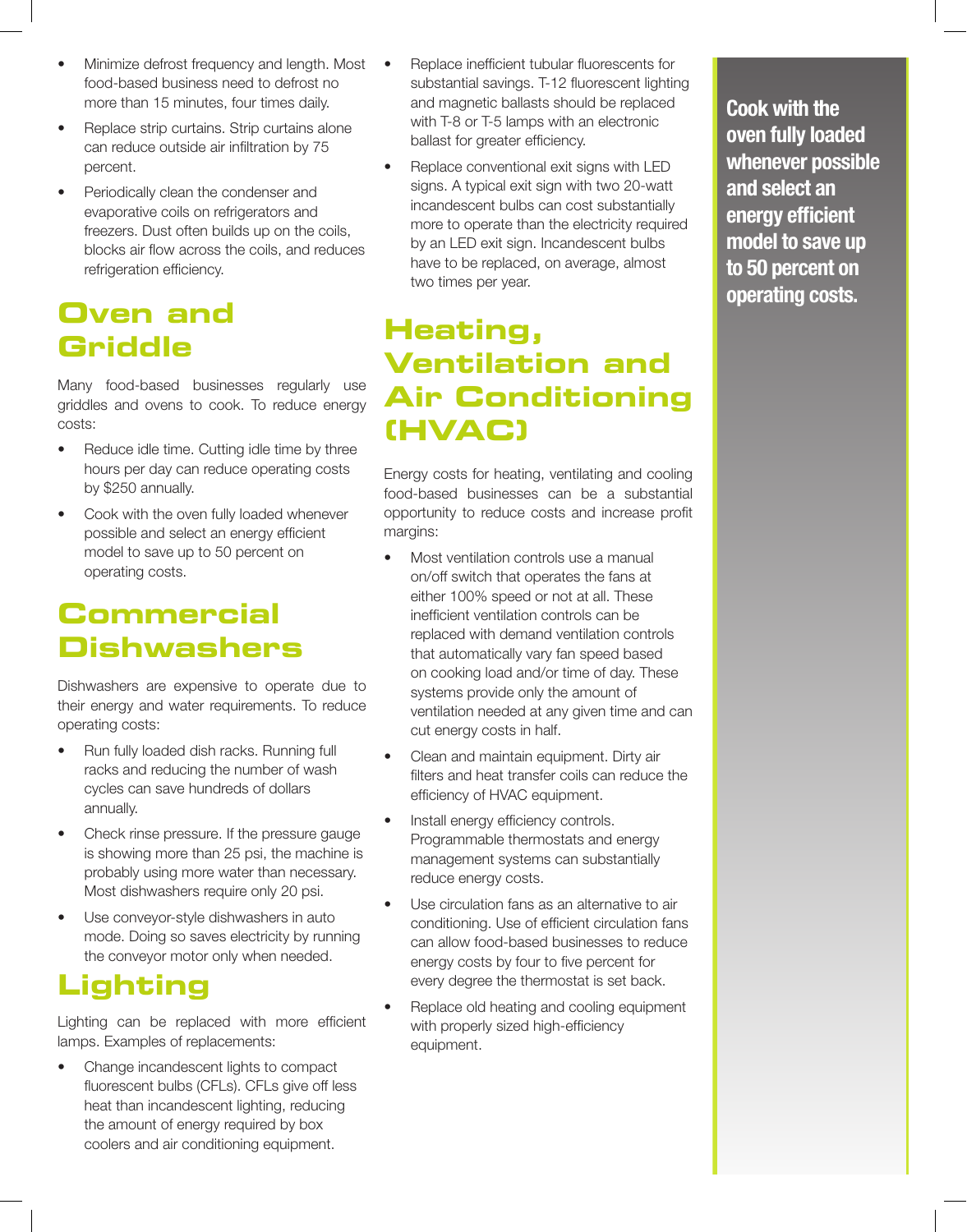**Outfitting an entire commercial kitchen with a suite of ENERGY STAR qualified equipment could save around 300 million BTUs of energy and about \$3,600 per year.** 

## **Reducing Demand Charge**

Food-based businesses often operate in peak hours of electricity demand. By reducing energy usage during peak periods, a business can reduce the monthly demand charges from some utilities.

- Schedule the ice maker to operate during off-peak hours.
- Use energy management devices to control the operation of equipment such as water heaters, air conditioners, electric space heating units and refrigerating equipment. Interruption of equipment operation for 10 to 30 minutes can help flatten the energy demand of the food-based business when the utility grid is overloaded or when electricity prices are high, resulting in lower energy costs.
- Use high efficiency motors in food preparation equipment (e.g. mixers, slicers, and grinders).

*(See Resources for Commercial Kitchens and Restaurants at the end of this publication for more information and references.)*

## **Procurement and Waste Management**

When thinking about energy efficiency, how a business sources its food products and how they handle their garbage may not be the first things that comes to mind. However, it's important to remember that it took energy to grow, make and deliver everything that is served or sold, and it takes energy to haul the waste away to the landfill or recycling center. By implementing procurement and waste management strategies, a business can be "greener" by reducing their overall energy demand while potentially saving money or gaining valuable marketing advantages in the process.

### Locally Grown Food: Energy and Cost **Considerations**

"Food miles" is a concept popularized through research done at Iowa State University's Leopold Center for Sustainable Agriculture in 2001. The term food miles refer to the distance a particular food travels from field to plate. The research found that, on average, produce traveled 1,514 miles to reach major Midwest terminal markets. As produce is sourced from increasingly distant places, the energy needed to produce and deliver crops to a consumer increases. This is especially true for perishable products which require fast transport and more frequent deliveries.

However, issues surrounding energy use in food production are more complicated than the analysis done in the food miles study alone. For example, food miles do not take into account the actual production methods used to produce an individual perishable product. The price of locallysourced foods is not necessarily cheaper, but in the future the local food prices may be more stable if fuel prices spike dramatically. There are other reasons to procure local foods. There is evidence that consumers are willing to pay more for locally sourced produce for a number of reasons:

- Real or perceived environmental benefits
- **Freshness**
- $Flavor many heirloom varieties are only$ available locally because of transportation and spoilage issues

For these and other reasons, local food does present opportunities to increase the value of fresh produce. This has drawn attention from many retailers who are looking to differentiate themselves by offering an option that has an increasing consumer market.

Additionally, while the energy intensiveness of local produce can vary depending on production practices, there are opportunities to reduce spoilage through quicker and more frequent delivery. Losses due to spoilage or shrinkage can often equal the net profit of the average supermarket store. Local foods have the natural advantage of geography. Because moving perishable items to market with minimal handling and transport allows for the possibility of less spoilage, they often prove to have a significant advantage.

### Being Wise about Waste

The famous architect and writer R. Buckminster Fuller once said, "Pollution is nothing but the resources we are not harvesting. We allow them to disperse because we've been ignorant of their value." Many businesses are beginning to recognize the value of wisely managing their "waste stream." In the case of food-based businesses, this includes a large amount of food scraps and other biodegradable materials as well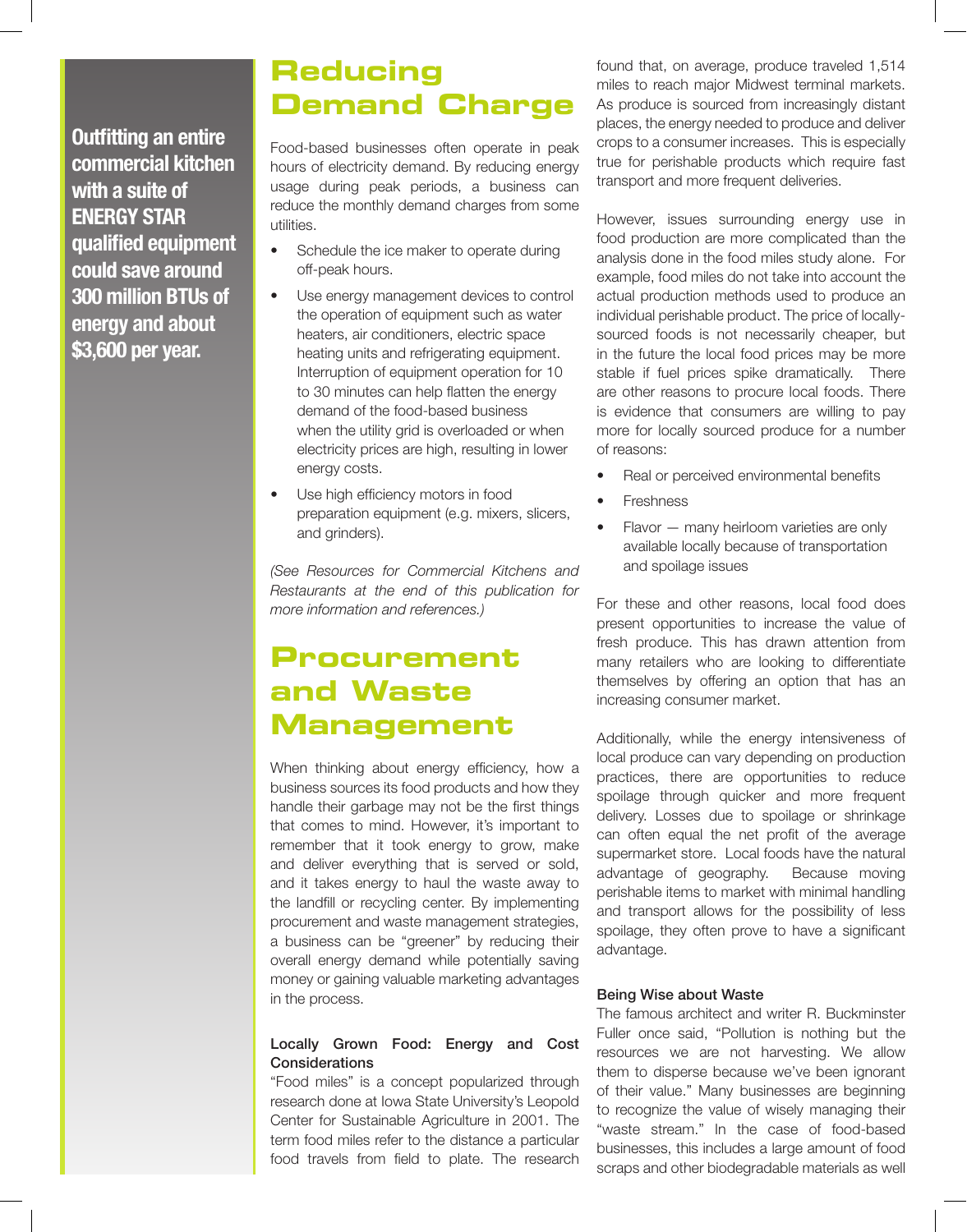### **Food scraps make up over 14% of garbage hauled to landfills in the United States.**

**Examples of food waste recycling in Iowa include:**

- **Green RU in Blairsburg is a composting business that picks up food scraps from restaurants around central Iowa, including Big City Burgers in Downtown Des Moines.**
- **The City of Dubuque has instituted a foodwaste composting project, and is the first city in Iowa to offer a curbside food scrap recycling program.**
- **lowa colleges like Grinnell and Coe have partnered with local farmers to compost cafeteria waste.**

as used cooking oil and fryer grease. All of these organic materials can potentially be recycled locally and turned into energy or compost, while reducing garbage-hauling fees.

Some businesses, including the retail giant Walmart, are adopting a "food waste hierarchy as recommended by the US EPA." By using this system, a business attempts to first reduce waste and then finds secondary uses for all or part of its remaining organic waste. Higher value uses are at the top of the priority list. Smaller businesses can also do their own waste audit and take advantage of this type of waste management planning to reduce their environmental "footprint" and to reduce the cost of garbage removal.

The food waste hierarchy includes:

- Source reduction: Establishing buying habits to reduce spoilage and waste are the simplest and most effective strategy.
- Feeding hungry people: Businesses can partner with local food pantries or other charities to use surplus food to help those in need.
- Feeding animals: By partnering with a local farmer, food scraps can be fed to livestock.
- Energy production: Food waste can potentially be turned into energy when used as a feedstock for an anaerobic digester. Local biodiesel producers can convert waste grease into high quality motor fuel.
- Composting: This can be done on-site or waste can be picked up by a local farmer or other composting operation. Food waste can be made into a high-quality fertilizer. If a restaurant or grocery store sources food from local farmers, the compost removal can occur in the same timing as food delivery.

Waste stream management can be labor intensive, but if a business puts together an efficient plan, educates employees about the benefits of the new routines and establishes good working relationships with partner organizations, waste reduction can be cost effective, save energy and provide positive publicity.

Food waste recycling is in its infancy in Iowa, but it's a field that is growing fast and offers a great deal of promise for new, green business partnerships in Main Street Iowa communities.

## **Conclusion**

One of the measures of quality of life in a community is access to good food. Because of more and more competition from big box stores and fast food chains, locally-owned food businesses need to seek every opportunity to improve their bottom line and maximize marketing. A strategic approach to energy efficiency, renewable energy and other green solutions can add to these efforts.

### **Resources**

### Commercial Kitchens and Restaurants

The Commercial Food Service Equipment Incentive Finder tool provides commercial food service (CFS) equipment manufacturers, dealers, distributors and purchasers with information about rebates for ENERGY STAR qualified CFS equipment available from utilities and other energyefficiency program sponsors. www.energystar. gov/index.cfm?fuseaction=CFSrebate. CFSrebate\_locator

"ENERGY STAR for Restaurants" provides guidance on selecting energy efficient cooking appliances, refrigerators, ice machines, lighting, heating, cooling and ventilation equipment, water, and waste management equipment. www. energystar.gov/index.cfm?c=small\_business. sb\_restaurants

The "ENERGY STAR Commercial Kitchen Package for Businesses and Operators" provides buying guidance, case studies and guidance on commercial kitchen equipment. www.energystar. gov/index.cfm?fuseaction=find\_a\_product. showProductGroup&pgw\_code=CKP

The Food Service Technology Center (FSTC) is funded by Pacific Gas & Electric. This resource provides a series of best practices including "green sheets" which provide detail information on energy savings through equipment upgrades. www.fishnick.com/

Focus on Energy provides technical bulletins and savings analysis tools for full serve, quick serve, and tavern oriented restaurants. www. focusonenergy.com/business/commercialbusiness/restaurant/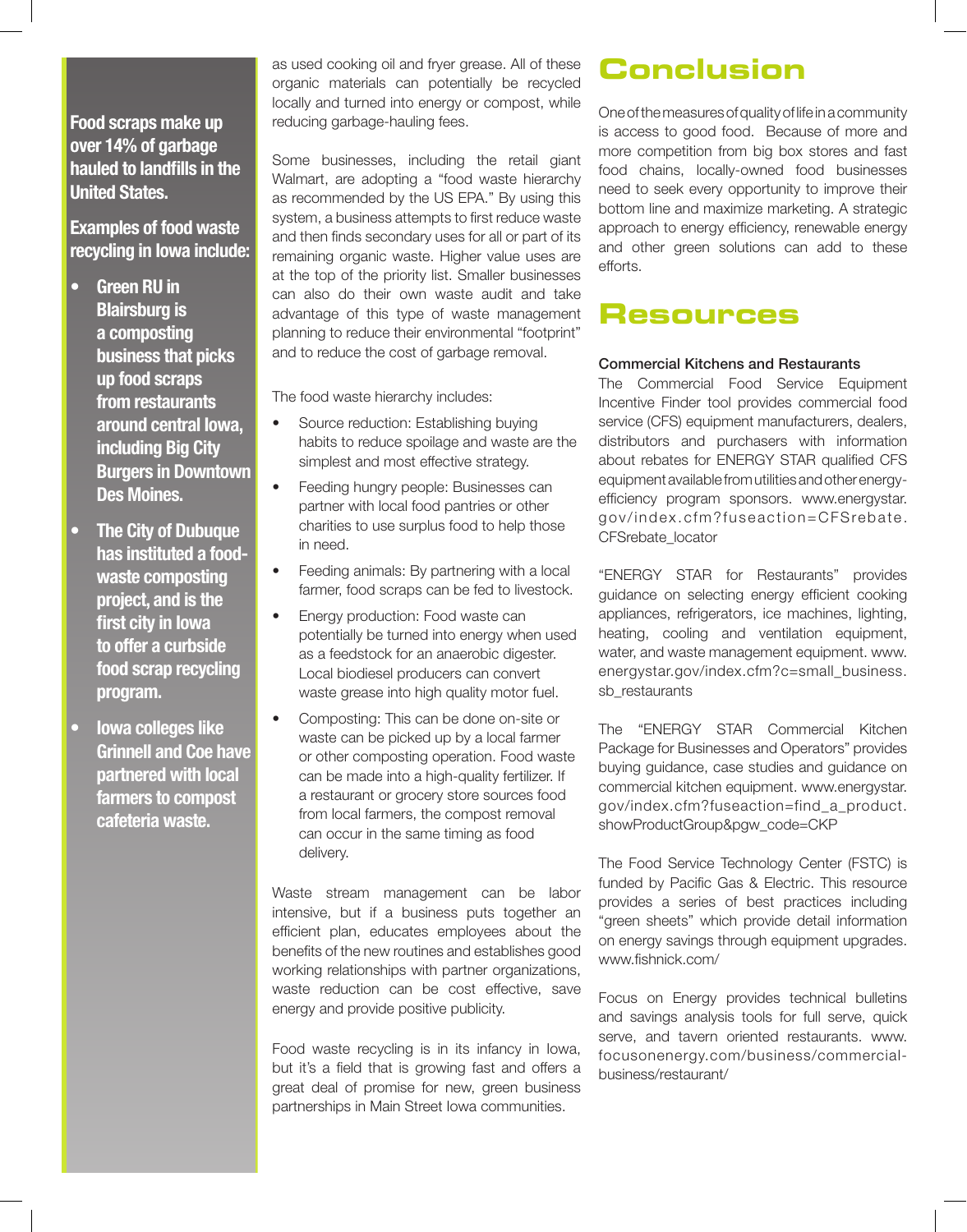#### Grocery and Convenience Stores

Focus on Energy provides tools and resources for grocery and convenience stores to improve energy efficiency and provides technical bulletins and savings analysis tools. www.focusonenergy.com/ Business/Commercial-Business/Grocery/

The ENERGY STAR program provides guidance on energy efficiency retrofits and qualifying products. www.energystar.gov/index.cfm?c=grocery.sb\_ grocery

A commercial building initiative of the Northwest Energy Efficiency Alliance, Better Bricks champions the guiding principle that commercial buildings should be designed and operated with energy top of mind. One focus area is improving energy efficiency of grocery stores. www.betterbricks. com/grocery-stores

### Energy Star

EPA introduced the ENERGY STAR label in 1992 to recognize energy-efficient computers. Since then, the label has grown to identify energy efficient products including equipment designed to the rigorous expectations required in food-based businesses. Qualifying products, projected energy savings and commercial food service incentives can be found in the ENERGY STAR database at www.energystar.gov/index.cfm?c=products.pr\_ find\_es\_products.

Energy Savings Potential and RD&D Opportunities for Commercial Building Appliances. 2009. Department of Energy. apps1.eere.energy. gov/buildings/publications/pdfs/corporate/ commercial\_appliances\_report\_12-09.pdf

Putting Energy into Profits: ENERGY STAR® Guide for Restaurants. 2007. Environmental Protection Agency.

www.greenrestaurants.org/documents/Energy\_ Star\_Restaurants\_Guide.pdf

ENERGY STAR for Commercial Kitchens: Helping Customers Manage Costs. 2009. www.energystar. gov/ia/products/commercial\_food\_service/ downloads/ES-CFS\_Guide\_508.pdf

Food Service Technology Center. www.fishnick. com/ventilation/demandventilation/

Lewis, Angela, et al. Sustainability "How-to Guide" Series. Sustainability in a Food Service Environment. IFMA Foundation. www.aramarkhighered.com/ assets/docs/press\_releases/IFMA\_Sustainability\_ in\_Food\_Service\_R13.pdf

LED Exit Signs: Savings Analysis Worksheet. 2004. Focus on Energy. www.focusonenergy.com/ files/Document\_Management\_System/Business\_ Programs/ledexitsigns\_worksheet.pdf

Replacing Fluorescent Lamps: Savings Analysis Worksheet. 2002. Focus on Energy. www.focusonenergy.com/files/Document\_ Management\_System/Business\_Programs/ flourescentlamp\_worksheet.pdf

Zhang, J. et al. 2010. Technical Support Document: 50% Energy Savings for Quick-Service Restaurants. U.S. Department of Energy. www.pnl. gov/main/publications/external/technical\_reports/ PNNL-19809.pdf

#### **Calculators**

The following pages assist in calculating energy savings and payback from different types of improvements typical in food-based businesses:

Life Cycle and Energy Cost Calculators: www. fishnick.com/saveenergy/tools/calculators Outdoor Air Load Calculator: www.archenergy. com/

Pre-Rinse Spray Valve/Water Cost Calculator: www.fishnick.com/saveenergy/tools/watercost

### Food Miles/Local Food References

Pirog, R. 2001. Food, Fuel and Freeways: An Iowa Perspective on How Far Food Travels. Leopold Center for Sustainable Agriculture. www.leopold. iastate.edu/pubs/staff/ppp/

Swenson, D. 2009. Investigating the Potential Economic Impact for Local Foods in Southeast Iowa. Leopold Center for Sustainable Agriculture. www.leopold.iastate.edu/research/marketing\_files/ seiowa.pdf

Swenson, D. 2006. The Economic Impacts of Increased Fruit and Vegetable Consumption in Iowa: Phase II. Leopold Center for Sustainable Agriculture. www.leopold.iastate.edu/pubs/staff/ health/health.htm